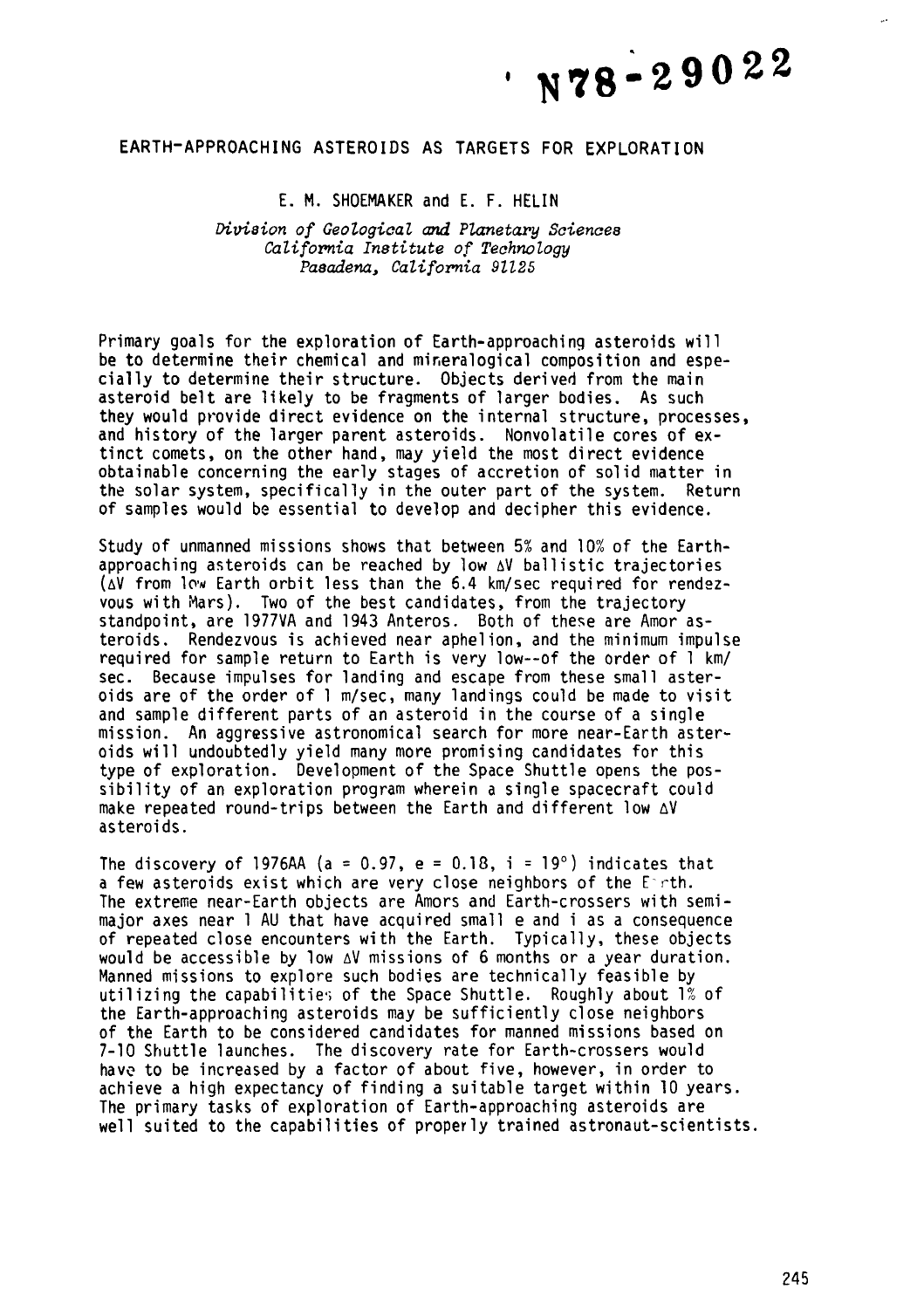#### **i** YTRODUCTION !

The primary goals for the exploration of near-Earth asteroids (Including those bodies which are extinct comets) would be to determine their structure, the diversity of chemical and mineralogical composition of individual bodies, the processes of accretion and subsequent metamorphism or magmatic differentiation of these bodies, and especially the history of these processes. Objects derived from the main asteroid belt are likely to be fragments of larger bodies. As such they would provide direct evidence on the internal structure, processes, and history of the larger parent asteroids. The stony cores or other nor, volatile residua of extinct comets, on the other hand, may yield the most direct evidence obtainable concerning the early stages of accretion of solid matter in the solar system, specifically in the outer part of the system. Return of samples will be essential to develop and decipher much of this evidence.

The Earth-approaching asteroids are especially attractive for exploration because of several favorable conditions. First, some of the Earth-approaching asteroids are the easiest bodies beyond the Moon to reach. Secondly, with the possible exception of a few active comet nuclei, some are the smallest bodies discovered in the solar system. Because of their small size, they have very low escape velocities, of the order of 1 m/sec. This has two important consequences for exploration:

- 1. On account of the law escape velocities, regoliths on their surfaces should be very thin to locally absent. Sufficient bedrock should be exposed, in crater walls and elsewhere, to determine the structure of these objects from a combination of remote and on site observations and samples. It is of interest, in this regard, that infrared radiometric observations of Betulia suggest that it has a rocky surface, unlike that of larger main belt asteroids (Lebofsky *et dl.,* 1978).
- **2.** Because of the low escape velocities, landing and escape from surfaces of these asteroids requires almost negligible propulsion. Landing is roughly comparable to docking with another spacecraft, and it should be possible to achieve landing by mean; cf relatively simple engineering design features.

Third, on the basis of dynamic, ' considerations and existing physical observations, many different kinds of bodies appear to be represented among the near-Earth asteroids. In particular, it seems likely that they include many extinct comets.

It has been argued that, because a large number of meteorites that are presumed to be samples ot asteroids are already available for study, missions to retrieve samples from asteroids are unnecessary. Most of what is known about very early conditions and events in the history of the solar system has, indeed, been learned from meteorites. As important as the meteorites are, however, every one of them is a sample out of context. Until asteroids are actually explored ana sampled directly, the reconstruction of the parent bodies whence meteorites have come will remain speculative. This limitation of knowledge about the parent bodies, in turn, places severe restraints on our understanding of meteorites and on the relationship of the meteorites to one another. Celestial mechanics and the processes of meteoroid entry into Earth's atmosphere are efficient filters, moreover, and it is clear that meteorites are not a representative set of samples of solid material in near-Earth space.

What are the fragile objects that disintegrate in the Earth's atmosphere? Do we actually have samples among the meteorites of the nonvolatile parts of comets? What is the structure of a comet nucleus or of the nonvolatile parts of the nucleus? What is the structure of a small primitive asteroid? Is it an aggregate of aggregates of solid objects accumulated during accretion? What is the size of the component parts? What is the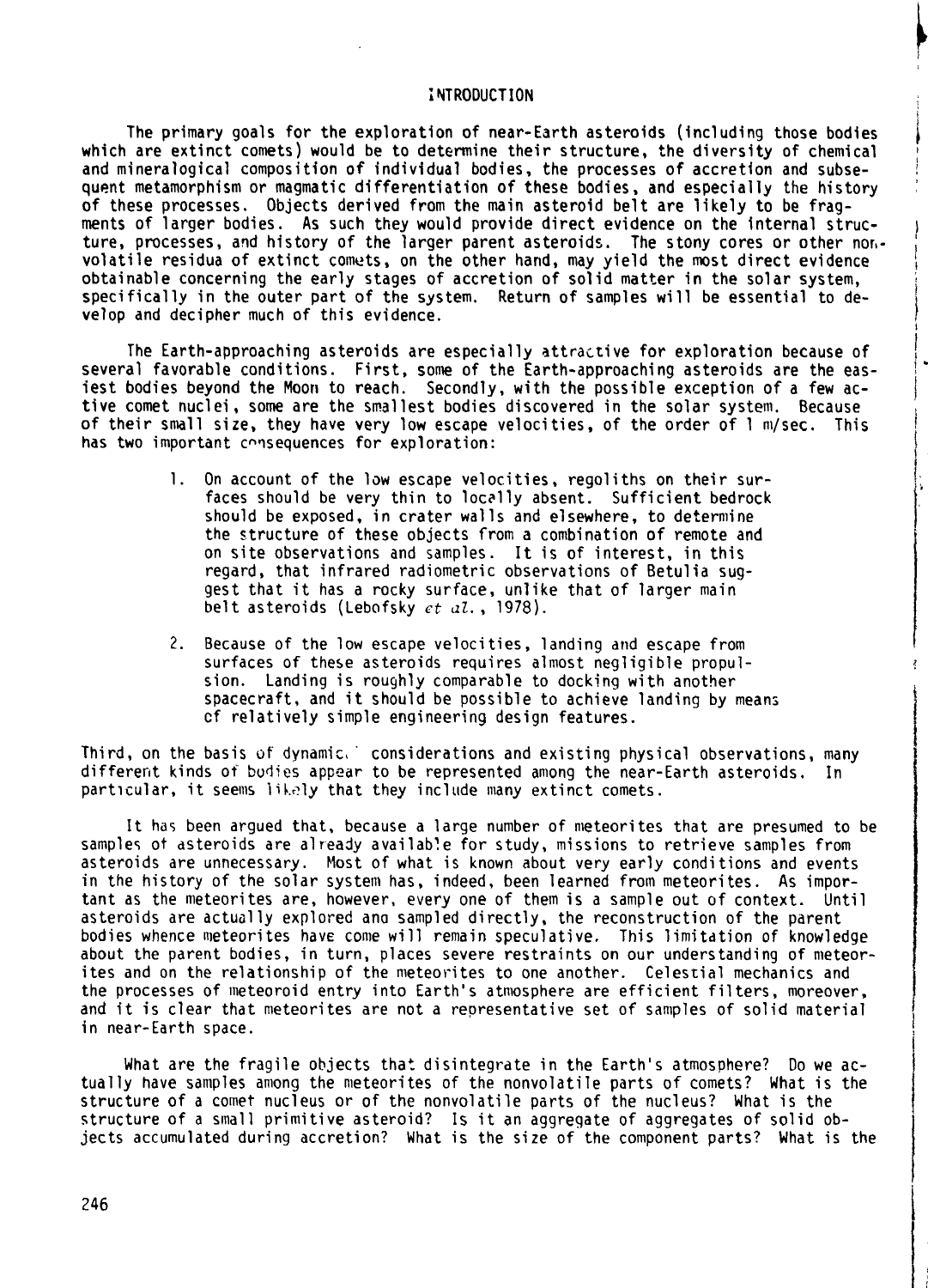diversity of constituents in such a body? The answers to these questions can only be obtained by direct exploration. Global surveying of individual bodies, combined with multiple returned samples, is required to obtain definitive answers to questions such as those.

#### UNMANNED MISSIONS

The accessibility of near-Earth asteroids for exploration by spacecraft can be expressed by the **AV** required for rendezvous, or, in the case of sample return or manned exploration, the combine ' AV for rendezvous and return to Earth. Detailed studies of outbound and return trajectories are required for precise determination of the AV for any mission. But a convenient approximate estimate of the mininiue possible **AV** may be obtained from the following figure of merit, F

$$
F = U_L + U_R \tag{1}
$$

where  $U_1$  is the impulse required to injert a spacecraft into a transfer trajectory from low Earth orbit to the orbit of the asteroid, and Jp is the impulse required for rendezvous with the asteroid. For simplicity of calculation, both U<sub>L</sub> and U<sub>R</sub> are normalized to the Earth's orbital speed and are, therefore, dimensionless. Low **AV** trajectories are achieved by rendezvous near aphelion or perihelion of the asteroid orbit. Minimum **AV** missions to Amors and Apollos (where Apollo asteroids are formally defined as having  $a > 1$  AU) are achieved by rendezvous at aphelion. The transfer orbit of the spacecraft is taken to be tangent to the orbit of the Earth at perihelion and tangent to the orbit of the asteroid at aphelion. In order to achieve rendezvous under these ideal conditions the asteroid would have to arrive at aphelion at precisely the right time. In actual missions, the asteroid is almost never at the ideal position, so that real AVs to rendezvous are always somewhat larger than calculated here for the ideal case.

It is assumed that, in the average case, half the plane change is accomplished at injection into the transfer orbit and half at rendezvous. In the case where the argument of perihelion is 0, and neglecting the finite eccentricity of the Earth's orbit,  $U_1$  is then given by

$$
U_{L} = \sqrt{U_{L}^{2} + S^{2}} - U_{0}
$$
 (2)

where **S** is the normalized speed of escape from Earth, Uo is the normalized orbital speed at low Earth orbit, and

$$
U_{t}^{2} = 3 \frac{2}{q+1} - 2\sqrt{\frac{2Q}{q+1}} \cos \frac{1}{2}
$$
 (3)

where Q is the aphelion distance of asteroid normalized to semimajor axis of the Earth, and i is the inclination of asteroid orbit. The solution for Ut is obtained from the equation for the encounter speed of an object in eccentric orbit with an object in circular orbit (Öpik, 1951). A term could be added in the computation of  $U_t$  for the eccentricity of the Earth's orbit, but the correction is less than I<sup>\*</sup> in F for all known cases. The impulse at rendezvous, U<sub>R</sub>, is given by

$$
U_R = \sqrt{U_C^2 - 2U_r U_C \cos \frac{1}{2} + U_r^2}
$$
 (4)

247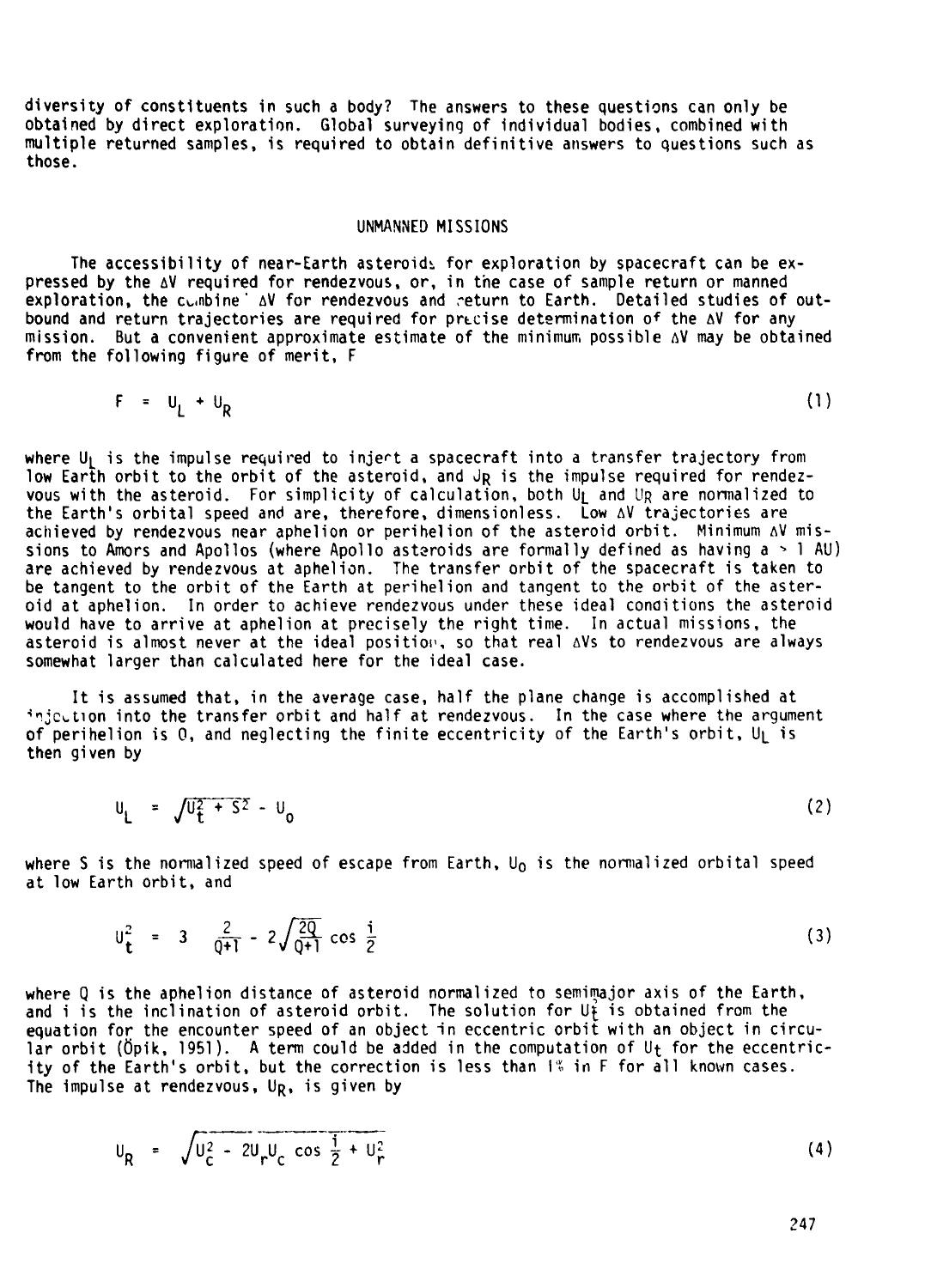where, for Amor asteroids,

$$
U_{\mathbf{C}}^2 = \frac{3}{0} - \frac{2}{0+1} - \frac{2}{0} \sqrt{\frac{2}{0+1}} \cos \frac{1}{2}
$$
\n
$$
U_{\mathbf{C}}^2 = \frac{3}{0} - \frac{1}{a} - \frac{2}{0} \sqrt{\frac{a}{0} (1-e^2)}
$$
\n(6)

a is the semimajor axis of asteroid normalized to semimajor axis of the Earth, and e is the eccentricity of the asteroid, and for Apollo asteroids,

$$
U_{\mathbf{C}}^2 = \frac{3}{Q} - \frac{2}{\sqrt{+1}} - \frac{2}{Q} \sqrt{\frac{2}{Q+1}}
$$
 (7)

i

**I** 

and  $U_r^2 = \frac{3}{0} - \frac{1}{a} - \frac{2}{0} \sqrt{\frac{a}{0} (1 - e^2)} \cos \frac{1}{2}$  $(8)$ 

For 1976AA-type asteroids (a < 1 AU), minimum  $\Delta V$  missions are achieved by rendezvous at perihelion. However, short duration missions are achieved by rendezvous at aphelion. The nominal strategy adopted for rendezvous at aphelion with 1976AA-type asteroids is somewhat different than that used for rendezvous with Alnors and Apollos. The semimajor axis of <sup>1</sup> the transfer orbit of the spacecraft is held at 1 AU and is tangent at aphelion with the orbit o: the asteroid. This decreases the rendezvous impulse, **UR,** at the expense of a minor increase in  $U_L$ ; the perihelion of the spacecraft orbit no longer corresponds to the point of injection into the transfer trajectory. Equations (2), (4) and (8) apply, and the solutions for  $U_t$  and  $U_c$  now become

$$
U_{t}^{2} = 2 - 2 \sqrt{2Q - Q^{2}} \cos \frac{i}{2}
$$
 (9)

$$
U_{\rm C}^2 = \frac{3}{0} - 1 - \frac{2}{0} \sqrt{2 - 0} \tag{10}
$$

The figure of merit obtained by means of these equations is compared with the actual **AV** to rendezvous with eight low **AV** objects in Figure 1. The equation

$$
\Delta V = (30F + 0.5) \text{ km/sec} \tag{11}
$$

yields the accual AV for optimum missions within a few tenths or km/sec precision. (Orbital speed of the Earth is 30 km/sec).

Cumulative frequency distributions of F are shown for Amors in Figure 2 and for<br>Apollos in Figure 3. About 30% of the Amors have figures of merit comparable to or lower Apolios in Figure 3. About 30% of the Amors have figures of merit comparable to or lower . :<br>than that of Mars. About 75% of the Amors have lower figures of merit than "typical" main than that of Mars. About 75% of the Amors have lower figures of merit than "typical" main<br>belt asteroids. (F for a typical main belt asteroid shown in Figures 4 and 5 was computed on the basis of  $a = 2.5$ ,  $e = 0.15$ ,  $nd i = 15^\circ$ .) The cumulative frequency distribution of F for Apollos is displaced toward slightly higher values with respect to the cumulative distribution of F for Amors. About **60':.** of the Apollos are easier to reach than "typical" main belt asteroids.

248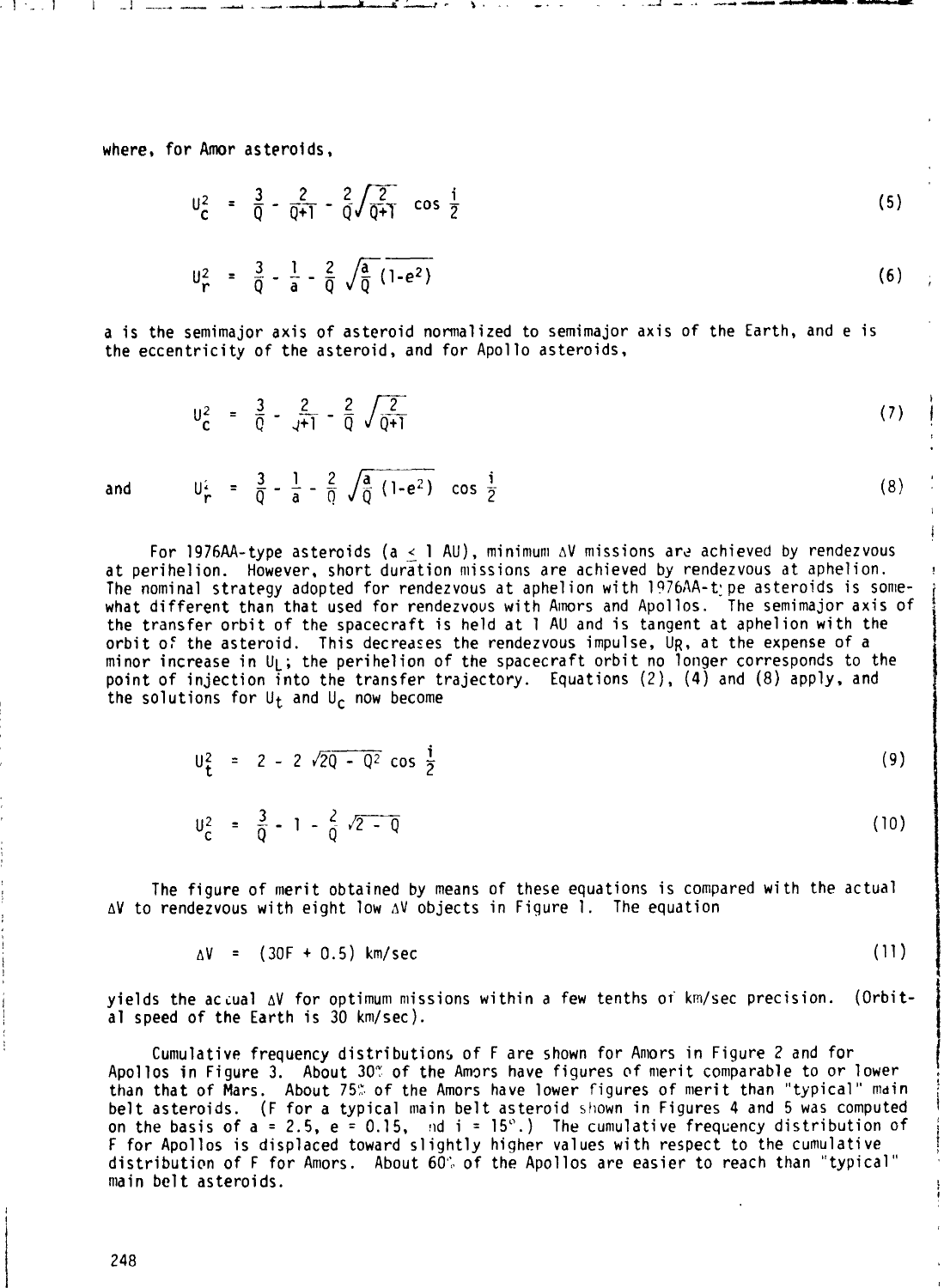

Fig. 1. Correlation of figure of merit with minimum AV for optimum low AV missions. Minimum AVs are from Arnold and Duke (1977) and from Bender (personal communication,  $19771.$ 

The most favorable known asteroids for low AV missions are Anteros and the recently discovered Amor asteroid 1977VA. Both of these asteroids are easier to reach than Mars, Anteros by a significant margin. Eros, 1960UA, Ivar, and 1972RB all have favorable figures of merit, close to that of Mars. The Apollo asteroid 1959LM has a figure of merit similar to that of Anteron, but the orbit of 1959LM is poorly determined and it is lost. Another Apollo, PLS 6743, also has a very low figure of merit and is lost.

A characteristic of special importance about rendezvous missions at aphelion with low AV Amors and Apollos is that the rendezvous impulse is very low, typically of the order of I km/sec and, in some cases, less. Under optimum conditions, the departure impulse for return to Earth is about the same as the rendezvous impulse. Hence, missions can be found where the sum of rendezvous and departure impulses required for sample return is in the range of 2-3 km/sec. In this respect, low AV Earth-approaching asteroids are substantially more accessible than typical main belt asteroids, where the sum of rendezvous and departure impulses is in the range of 5-6 km/sec or higher. As shown by Niehoff (1977), a simple ballistic sample return mission to Anteros is well within the injection capability of a single Space Tug.

Development of the Space Shuttle opens the possibility of an entirely new type of exploration program. A single spacecraft could make repeated round-trips between Earth orbit and different low AV asteroids. Propulsion for such a spacecraft could be provided either by conventional rocket engines or by low-thrust (ion) engines. Samples could be retrieved from the spacecraft in Earth orbit by means of the Shuttle, where the spacecraft itself could be refurbished with new sample containers and propellant for either conventional or additional ion engines. A nominal single mission to each asteroid should include detailed visual, spectrophotometric, and chemical mapping of its surface, determination of its mass and density, and multiple landings, at sites selected from this mapping, with onsite measurements and recovery of samples. Rotation of the asteroid would have to be determined from visual mapping to permit the maneuvers required for landing.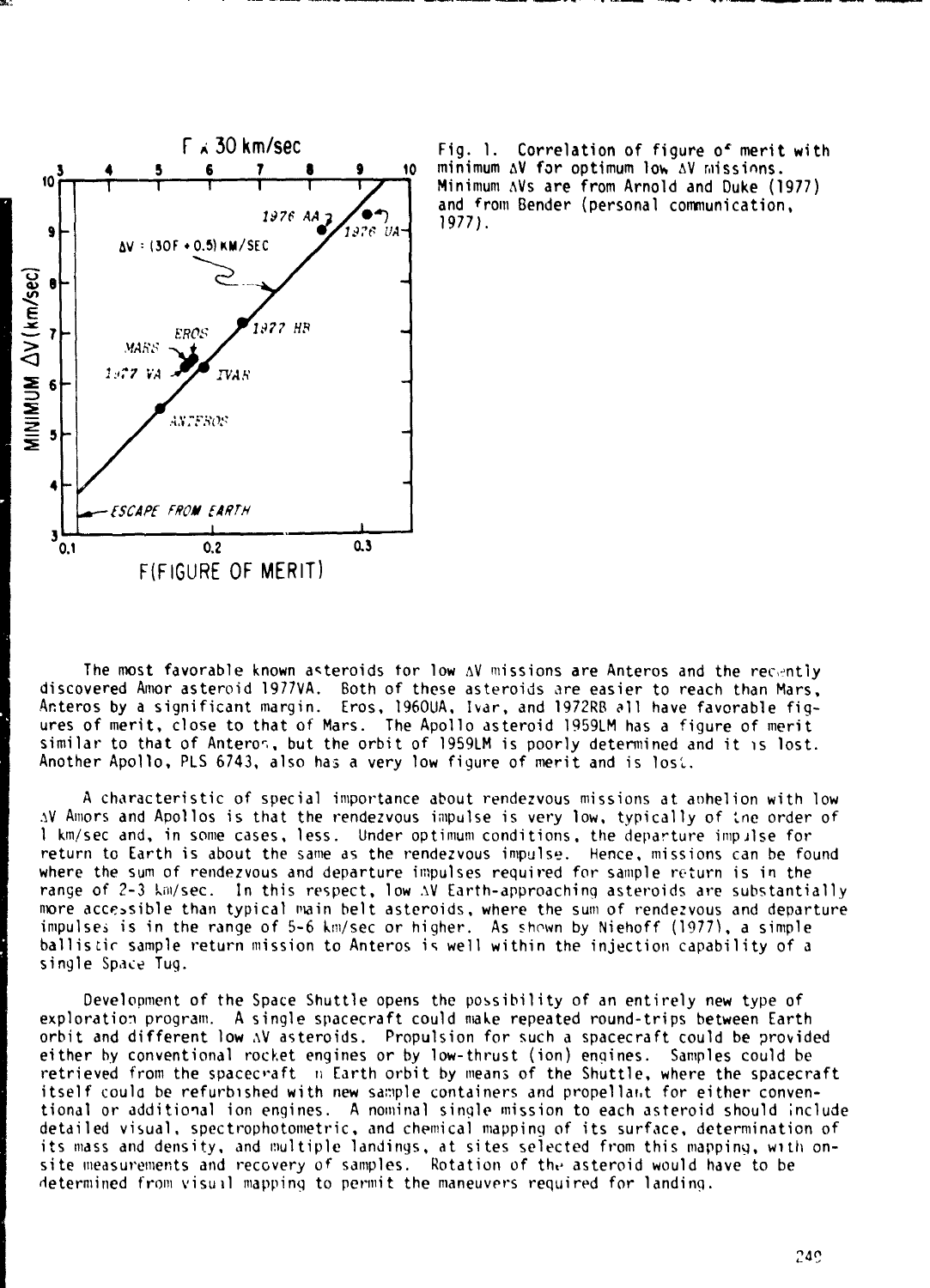

Fig. 2. Cumulative frequency distribution of figure of merit for rendezvous with Amor astere ds at aphelion.

APPROXIMATE MINIMUM AV FROM LOW EARTH ORBIT TO RENDEZVOUS



Fig. 3. Cumulative frequency distribution of figure of merit for rendezvous with Apollo asteroids at aphelion.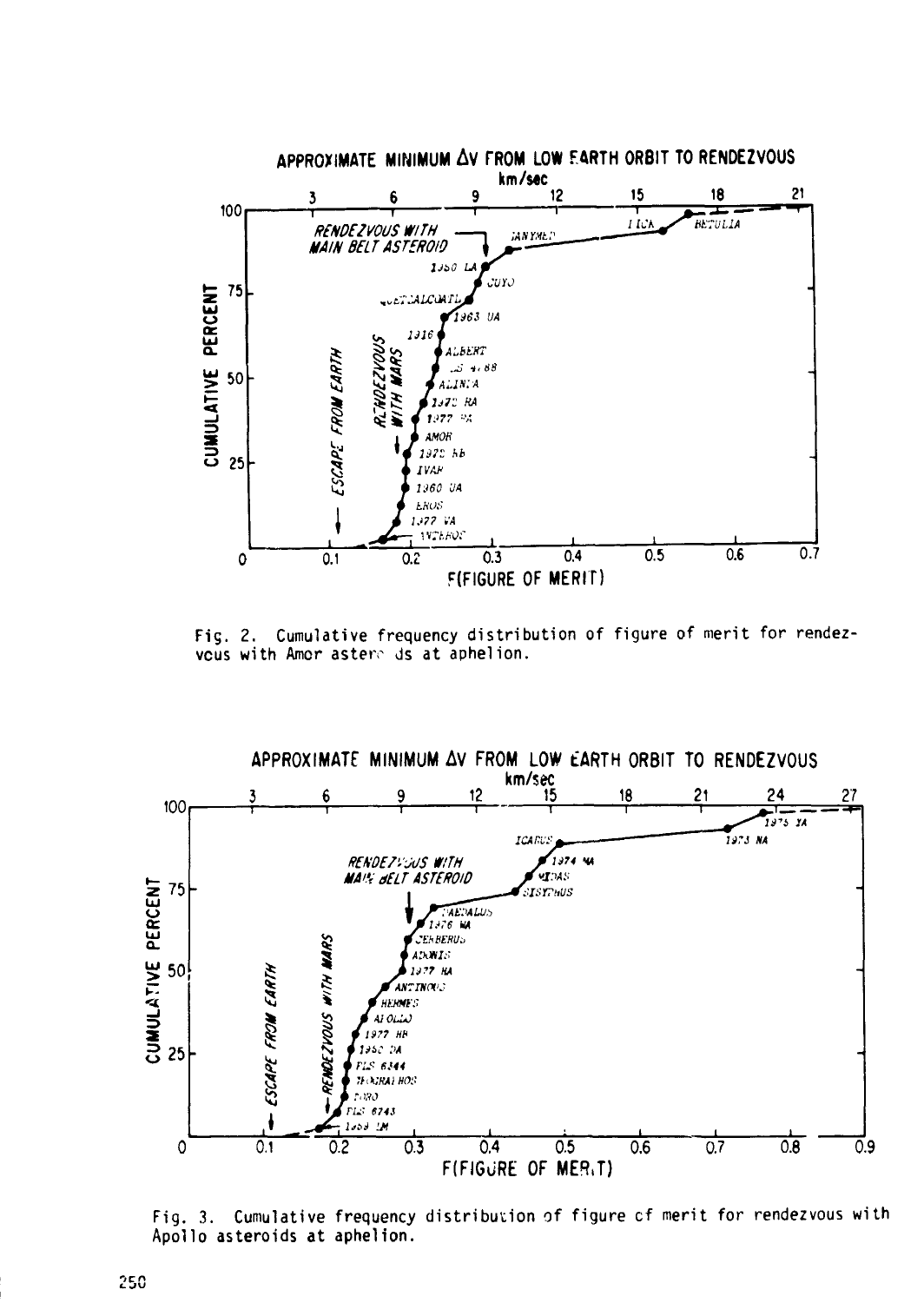

Fig. 4. Cumulative frequency distribution of figure of merit for rendezvous with Amor asteroids at perihelion.



Cumulative frequency distribution of figure of merit for rendezvous with Apollo  $Fig. 5.$ asteroids at perihelion.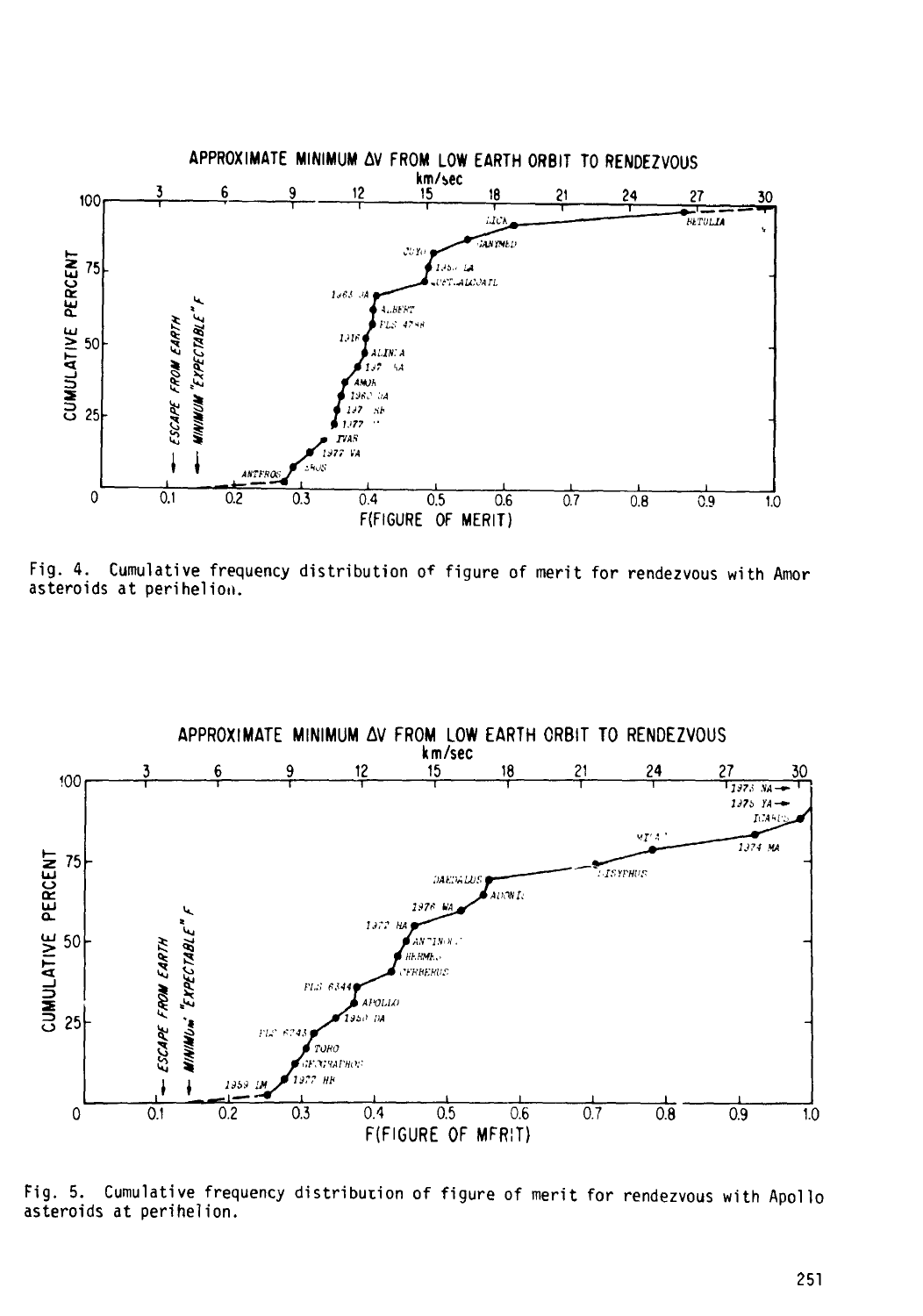**A** broad range of compositional types has already been identified among the favorable low AV asteroids. An initial program, for example, might include missions to 1960UA<br>(possible C type), Ivar (S type) and 1977VA (possible M or E type). It is of interest that **a** possible extinct comet, 1960UA, is among the known low **AV** objects.

Several unnumbered asteroids that have very low apparent **AV** from low Earth orbit to rendezvous, 1946SD, 1949SZ, and 1936U1, are occasional ly listed among the Amors. These objects have poorly determined orbits, however, and are lost. In all probability their eccentricities and semimajor axes are higher than has been estimated by preliminary calculation, and they do not have as low figures of merit as suggested by the prelimindry elements. The asteroid 1936UI, discovered by Reinmuth, has a nominal figure of merit of 0.17, and it may be worth attempting its recovery.

A continuing survey for new Earth-approaching asteroids will undoubtedly yield more promising candidates for sample return missions. **A** few percent of the Amors and the Apollos probably have still lower figures of merit than Anteros. and would be especially favorable for sample return missions. An aggressive campaign to find these objects and determine their compositional classification and also to identify more possible extinct comets snould be carried out as a prelude to a mu1 tiple asteroid sample return program.

MANNED MISSIONS<br>The discovery of 1976AA (a = 0.97, e = 0.18, i = 19") indicates that a few asteroids exist which are very close neighbors of the Earth (Helin and Shoemaker, 1977). Asteroid orbits (ith a near 1 and low e and i have the characteristic that very low **AV** spacecraft trajectories to rendezvous and for Earth return can be accomplished in relatively short periods of time--typically either six months or a year, for a round-trip mission. The discovery of a very near-Earth asteroid raises the possibility of manne<sup>3</sup> exploration uti-<br>1 izing the capability of the Space Shuttle to carry manned spacecraft and the necessary propulsion systems into Earth orbit. A1 though 1976AA is **d** close companim of the Earth in space, its moderately high orbital inclination makes it less easy to reach than many other Earth-crossing astercids and many Amors. Nevertheless, for short duration round-trips, 1976AA is one of the three easiest targets for exploration and, in many respects, is the best known candidate for a short mission.

Low AV short duration trajectories are achieved by rendezvous at perihelion for Amors and for all known Apollos and at aphelion for known 1976AA-type asteroids. In computations of the figure of merit for rendezvous at perihelion of Amor asteroids, the perihelion of the spacecraft transfer orbit is taken as tangent with the Earth's orbit at perihelion, and tangent with the asteroid orbit at aphelion. Launch impulse,  $U_1$ , is obtained from Equation **(21,** and the perillelion distance, q. is substituted for **Q** in kquation **(3). z.e.** ,

$$
U_{t}^{2} = 3 - \frac{2}{q+1} - 2 \sqrt{\frac{2q}{q+1}} \cos \frac{i}{2}
$$
 (12)

Rendezvous impulse,  $J_p$ , is given by

$$
U_R = \sqrt{U_C^2 + 2U_r U_C \cos \frac{1}{2} + U_T^2}
$$
 (13)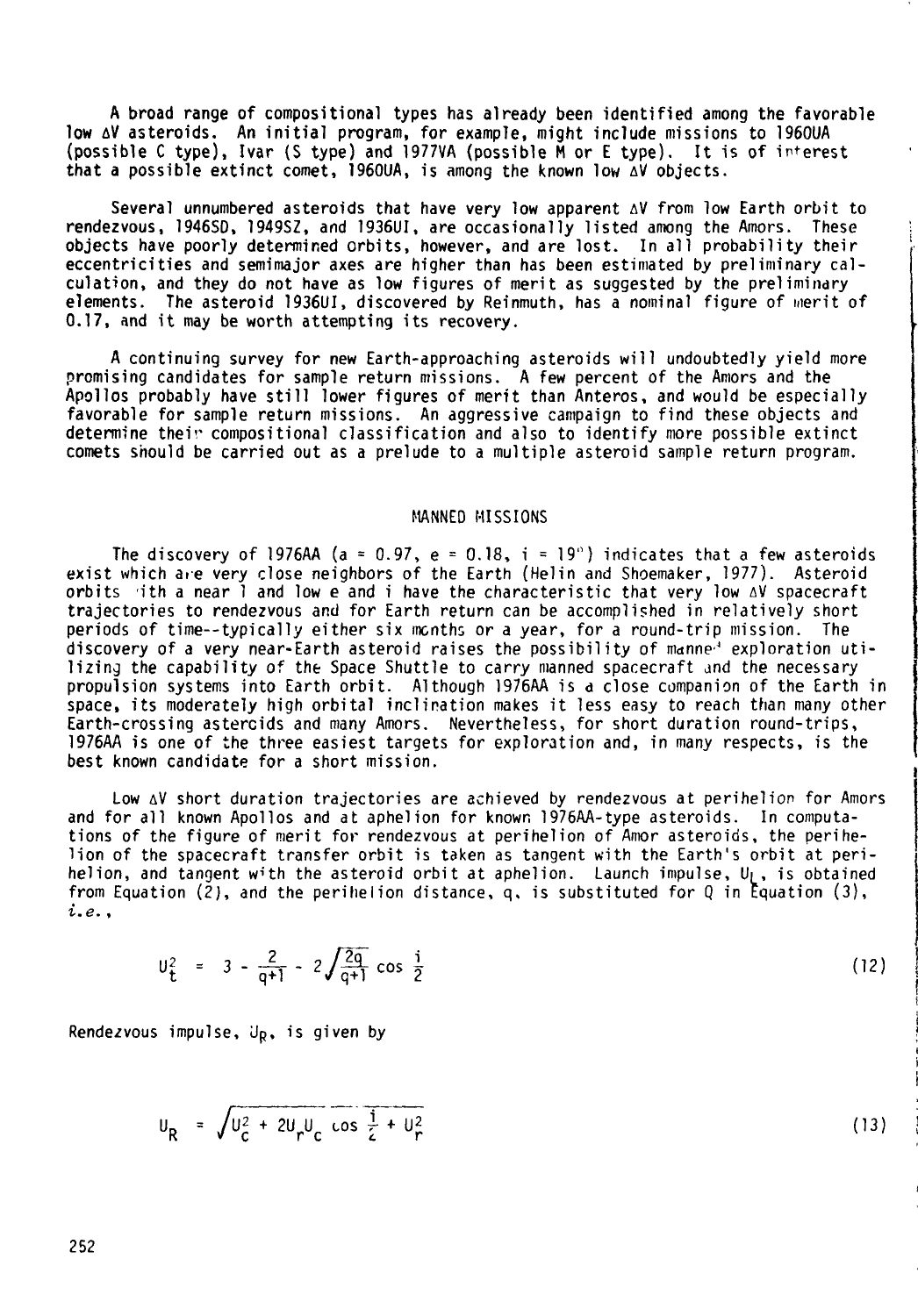where 
$$
U_C^2 = \frac{3}{q} - \frac{2}{q+1} - \frac{2}{q} \sqrt{\frac{2}{q+1}}
$$
 (14)

and

$$
U_r^2 = \frac{3}{q} - \frac{1}{a} - \frac{2}{q} \sqrt{\frac{a}{q} (1 - e^2)} \cos \frac{i}{2}
$$
 (15)

For Apollo asteroids, the spacecraft transfer orbit is taken as tangent with the asteroid orbit at perihelion, and the semimajor axis of the transfer orbit is held at 1 AU. Launch

impulse is, again, obtained from Equation (2) but 
$$
U_t^2
$$
 is now given by  
\n
$$
U_t^2 = 2 - 2 \sqrt{2q - q^2} \cos \frac{1}{2}
$$
\n(16)

Rendezvous impulse is computed by Equation **(4),** 

$$
U_{\rm C}^2 = \frac{3}{\rm q} - 1 - \frac{2}{\rm q} \sqrt{2 - \rm q} \tag{17}
$$

and  $\mathsf{U}_r^2$  is obtained from Equation (15).

Cumulative frequency distributions of F are shown for Amors in Figure 4 and for Apollos in Figure 5. The approximate minimum **AV** from low Earth orbit to rendezvous at perihelion with Arnors and Apollos is approximately 50Y) higher than the minimum **AV** to rendezvous at aphelion with these asteroids. Velocities of known Amors and Apollos are much higher at perihelion, and the rendezvous impulses are correspondingly higher. For the best candidates for short duration missions among the asteroids discovered so far, the minimum AVS tu rendezvous are about 9 kmlsec (Tab1 e 1 ). The approximate **AV** to rendezvous with 1959LM is 8.1 km/sec, but, because this asteroid has a poorly determined orbit and is lost, it is not listed in Table 1.

| Asteroid   | Orbital Type | F    | Approximate<br>Minimum AV<br>to Rendezvous<br>(km/sec) |
|------------|--------------|------|--------------------------------------------------------|
| Anteros    | Amor         | 0.27 | 8.7                                                    |
| 1976AA     | 1976AA       | 0.27 | 8.7                                                    |
| 1977HB     | Apollo       | 0.28 | 8.9                                                    |
| Eros       | Amor         | 0.29 | 9.2                                                    |
| Geographos | Apollo       | 0.29 | 9.3                                                    |
| 1976UA     | 1976AA       | 0.31 | 9.7                                                    |
| Toro       | Apollo       | 0.31 | 9.7                                                    |
| 1977VA     | Amor         | 0.31 | 9.8                                                    |

Table 1. Best Known Candidate Asteroids for Short Duration, Low **AV**  Missions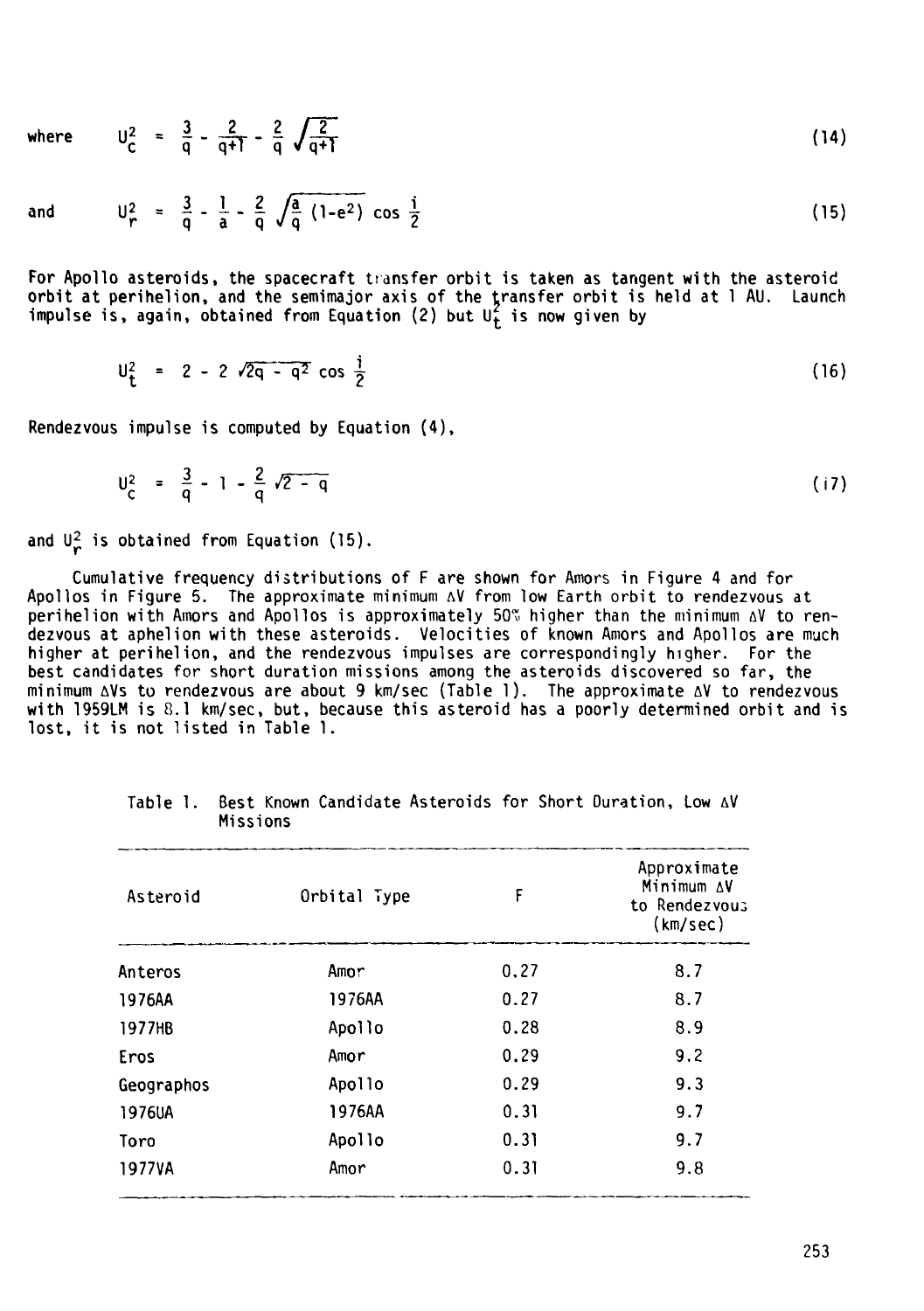The two lowest AV asteroids in Table 1 are Anteros and 1976AA. Niehoff (1977) has investigated round-trip missions to these asteroids for favorable opportunities. Roundtrip ballistic missions of 365 days duration. allowing for 30 days stay time at each of the asteroids, can be achieved with  $\Delta V$ s to rendezvous of 9.2 km/sec for Anteros and 9.1 km/sec for 1976AA. A six-month duration mission to 1976AA would require more than a 20% increase in the energy requirements. Niehoff estimates that 28 Shuttle launches would be needed for a manned mission to 1976AA and 34 Shuttle launches for the mission to Anteros. The requirement for Shuttle launches could be reduced to 23 for the mission to Anteros, if the stay time were reduced to 10 days.

I

 $\mathbf{I}$ 

i

I

Whether 23 or 28 Shuttle launches is an acceptable cost for a  $m$ anned mission to an asteroid depends on the priority and national significance that is attached to such a mis-<br>sion. These missions could almost certainly be accomplished by assembly of spacecraft and propulsion modules transported to Earth orbit by the Shuttle and by fueling in orbit. Sig-<br>nificant improvements in cost probably could be achieved by means of more sophisticated strategies than simple ballistic missions. For example, fueled propulsion modules for the<br>departure impulse from the asteroid might be delivered to the asteroid ahead of time by unmanned spacecraft, utilizing either conventional or low-thrust propulsion systems. The<br>most economical attack on reducing the number of Shuttle launches required, however, would be to search for asteroids with more favorable orbits and figures of merit than have been<br>found to date.

Extremely low  $\Delta V$  Amor asteroids may exist, as a consequence of two different dynamical circumstances. First, it is possible that some small planetesimals have remained in the space between the orbits of Earth and Mars from the time of planetary accretion. Provided that the maximum aphelia of such objects are somewhat less than the minimum perihelion of Mars. 1.309 AU, and that the minimum perihelia of these planetesimals is somewhat greater than the maximum aphelion of the Earth, 1.067 AU, they have indefinitely long lifetimes. Taking account of the forced oscillations of eccentricity, produced mainly by Jupiter, the range of semimajor axes for objects that are safe from collision with Earth or Mars is 1.15 to 1.21 AU (see Friedlander *et al.*, 1977). For these objects to be stable against planetary encounters, they must also have very small proper eccentricity. Fragmentation lifetimes for bodies 100 m in diameter and larger in orbits of this type are greater than the age of the solar system, at the present flux of interplanetary material. The fact that no objects of very low eccentricity have been observed in this region between Earth and Mars may indicate that Mars migrated outward during accretion. Presumably, most o' them were swept up by Mars or the Earth or reduced to fine debris by collisions during the period of high bombardment. There is no theoretical basis at present, however, for concluding that these processes completely removed all small bodies.

Secondly, extremely low aV Amors can be injected into prbits with aphelia equal to or somewhat greater than 1.309 AU by close encounters with Mars, during the extrema of oscillation of Mars' eccentricity. The probability of this happening is low. but so long as the perihelia of the Anmrs lie somewhat outside of 1.067 All, such objects would have very long lifetimes. The figure of merit of an Amor with an aphelion just at 1.309 AU and perihelion at 1.067 AU and with  $0$ " inclination is 0.15, which is equivalent to a minimum AV to rendezvous at perihelion of about 4.9 km/sec. This is shown as the minimum "expectable" F on Figure 4. A few percent of the Amors are expected to have figures of merit for rendezvous at perihelicn between 0.15 and 0.27, corresponding to  $N$ S between 4.9 and  $8.7$  km/sec.

Two mechanisms may produce extremely low  $\Delta V$  Earth-crossing asteroids: (1) injection of very low AV Amors into Earth-crossing orbits by encounter with Mars, and (2) reduction of  $\Delta V$  of Earth-crossers by multiple encounters with Earth and Venus. In the first case, the limiting figure of merit is 0.15, as given above for Amors. In the second case, the limiting F is found for a body that just crosses the orbit of Venus, at the maximum Q of Venus, 0.777 AU, and the orbit of the Earth at minimum q of the Earth. 0.933 AU. For rendezvous near the Earth, at aphelion of the asteroid, the figure of merit would by  $0.18$ . corresponding to a minimum  $\Delta V$  to rendezvous from low Earth orbit of about 5.8 km/sec.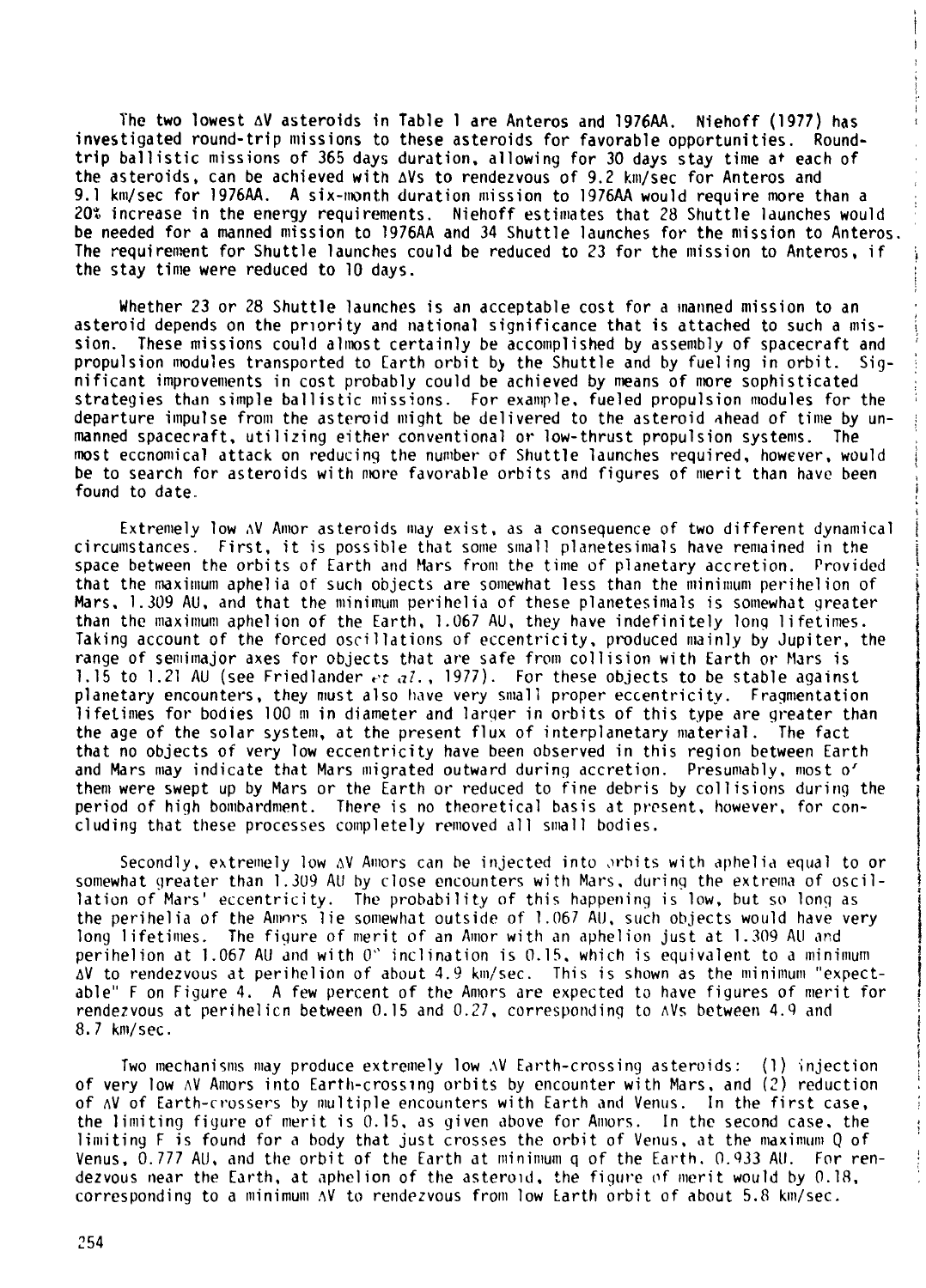Minimum encounter velocities at the Earth's sphere of influence for very low AV asteroids derived either from Amors or from Venus-crossers would be 1.9 km/sec. Multiple encounters with the Earth would be expected to shuffle the orbital elements. while the encounter vewith the Earth would be expected to shuffle the orbital elements, while the encounter ve-<br>locity tends to be conserved. Changes in e and a would be exchanged for changes in i, for<br>example, so that some  $\overline{\mathcal{F}}$  these bo example, so that some  $\sqrt{3}$  these bodies would tend to become exclusively Earth-crossing, like 1976AA. It might be supposed that encounters with the Earth could further reduce the  $\Delta V$ to rendezvous. While this is physically possible, it is statistically more likely that the AV will be increased by such encounters. From the cumulative frequency distribution of F for Apollos (Figure 5). a few percent of the Earth-crossers are expected to have figures of merit between  $0.15$  and  $0.25$  corresponding to approximate  $\Delta Vs$  of 4.9-8 km/sec. Buth "cometary" and "asteroidal" objects should be present in this group of Earth-crossers.

Finally, there are two possible dynamical classes of near-Earth objects, representatives of which have not so far been discovered. Weissman and Wetherill (1974) have shown that substantial regions of stability in orbital element phase space exist for objects in 1 :1 resonance with the Earth. These regions are analogous to the stable L,, and **L5** libration regions on Jupiter's orbit, which are occupied by the Trojan asteroids. Gehrels (1977) has made **a** preliminary search of the libration regions on the orbit of the Earth without success. Another region of stable orbit, for objects of low eccentricity, lies between Venus and Earth. This region has never been deliberately investigated. As both the libration regions on the orbit of the Earth and the region of stable orbits between Venus and Earth are more than 90° from opposition, they are very rarely examined for asteroids. We plan to begin such a search in 1978. Trojans of the Earth would represent approach the Earth more closely than  $\sim 0.4$  AU, however, they would be less accessible on short duration missions than low AV Amors and Earth-crossers.

Parametric studies of transfer trajectories in near-Earth space by Niehoff (1977) show that impulse requirements for round-trip missions scale almost linearly with inclina-<br>tion of the target asteroid for i below 20°. A 100" increase in energy is required for every 6-7' increase in inclination. For an asteroid with a and e comparable to 1976AA, about 10 Shuttle launches would be required for a manned mission, if the inclination were **8",** and about seven Shuttle launches if the inclination were reduced to 5". Encounter velocity at the Earth's sphere of influence for such an asteroid with  $i = 5^{\circ}$  would be<br>4.2 km/sec, more than twice the minimum velocity for Earth-crossers given above. The dis-4.2 km/sec, more than twice the minimum velocity for Earth-crossers given above. covery of objects which could be reached by manned missions using 7-10 Shuttle launches, therefore, appears entirely possible. Very roughly, about 1'; of the Awors and 1'" of the Earth-crossing asteroids may fall in this category. There may be a total of 10-20 Earthapproaching asteroids to absolute visual magnitude 18 (diameters in the range of 3.7-1.5 km) with encounter velocities of 4-5 km/sec or less and many more smaller bodies. An intensive search for Earth-approaching asteroids will be needed to find these bodies. At the present rate of discovery of Earth-approaching asteroids of 4-5 per year, it might take 25-50 years to find the first one. The rate of discovery wi 11 need to be increased by a factor of at least five to achieve a reasonably high probability of discovering, within the next decade, an asteroid which could be reached with a simple bal listic manned mission utilizing 7-10 Shuttle launches.

The scientific objectives of a manned mission would be similar to those of the unmanned missions. Properly trained astronauts, however, would bring to the task of explcration an enormous advantage in maneuverability and dexterity on the surface of the asteroid, with the attendant advantages for close scientific examination of the surface and flexibility in samplino They would be able to solve details of the structure of the asteroid that would be very difficult to obtain by unmanned spacecraft and to sample accordingly. It is the structure of the body, with all that this term implies for decipherable history, or, in other words, the geology of the asteroid. which constitutes the primary goal of direct exploration. It is a task made to order for astronaut-scientists.